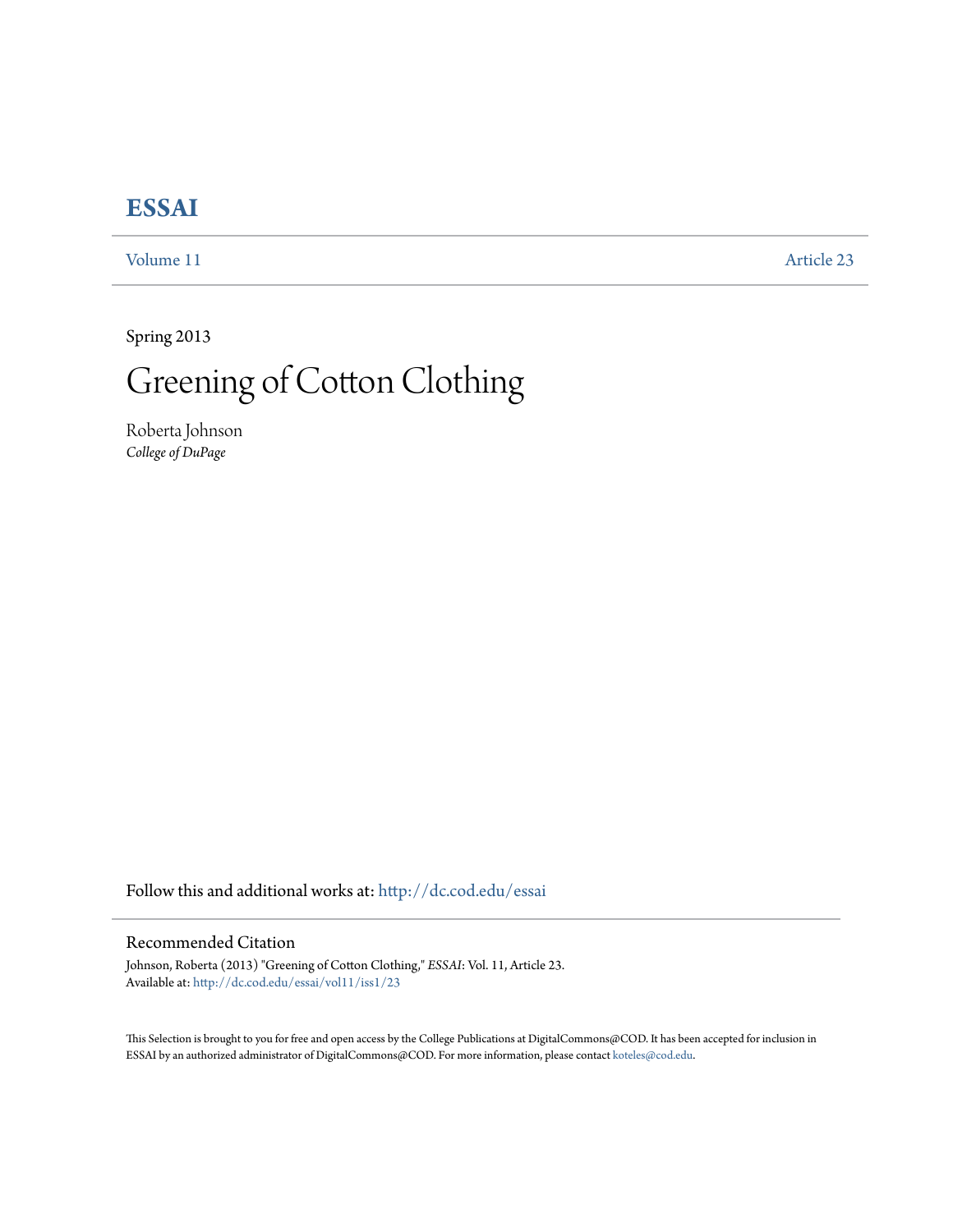Greening of Cotton Clothing

by Roberta Johnson

(Chemistry 1105)

hen shopping for a pair of blue jeans or a t-shirt, have you ever considered the impact the article of clothing has on our environment, let alone our own body? Traditionally, raising cotton, ginning, spinning, weaving, knitting, dying and wet processing uses harmful When shopping for a pair of blue jeans or a t-shirt, have you ever considered the impact article of clothing has on our environment, let alone our own body? Traditionally, raintionally, raintionally, incorrection, ginning, issues, causing both consumers and people in the cotton industry to take notice and make changes.

Conventional cotton growers all over the world use synthetic fertilizers and pesticides that adversely effect the environment and water supply. Also, conventional cotton processors use chemicals that can be harmful to the environment as well as the wearer. A call for more green products, have changed some cotton growers farming methods to organic processes. Organic cotton growers use methods that do not involve harmful chemicals to grow a successful crop. They use crop rotation and cover cropping (the planting of an early crop to be dug in the soil before maturity) to manage soil fertility (nitrogen content), soil quality, water conservation, weed and pest control. In addition, the use of manure to further raise the nitrogen levels of the soil and the use of beneficial insects as well as bacteria and viral pathogens to fight pests. [1] Using organic farming methods not only are better for the environment around the farms but better for the health of the farm workers. According to Ethical Fashion Forum:

> ―Between 1 and 3% of agricultural workers worldwide suffer from acute pesticide poisoning with at least 1 million requiring hospitalization each year, according to a report prepared jointly for the FAO, UNEP and WHO. These figures equate to between 25 million and 77 million agricultural workers worldwide. Some of the symptoms of pesticide poisoning include headaches, vomiting, tremors, lack of coordination, difficulty breathing or respiratory depression, loss of consciousness, seizures and death." [2]

What a crime to continue to expose farmworkers to this type of harm when alternative methods that are both safe and effective are available. Cotton Today is a company that helps. Their mission statement states "The cotton industry envisions a future where environmentally sustainable production and manufacturing will thrive along with businesses that depend on cotton as a source of income." They help growers conserve water, soil and energy while still being profitable. More framers need to be willing to receive this type of help and change the way they are doing business. [3]

After the cotton is harvested and ginned (seeds removed) it needs to be further processed. This processing also traditionally involves the use of unsafe chemicals and uses water. Whitening of the cotton is conventionally done with chlorine bleach that has toxic byproducts such as dioxin that is released into the environment. A change to a greener whitening process of hydrogen peroxide that decomposes into oxygen and water (2 H<sub>2</sub>O<sub>2</sub>  $\rightarrow$  2 H<sub>2</sub>O + O<sub>2</sub>) is much safer. In nature H<sub>2</sub>O<sub>2</sub> is produced by both plants and animals is formed naturally in the environment. [4]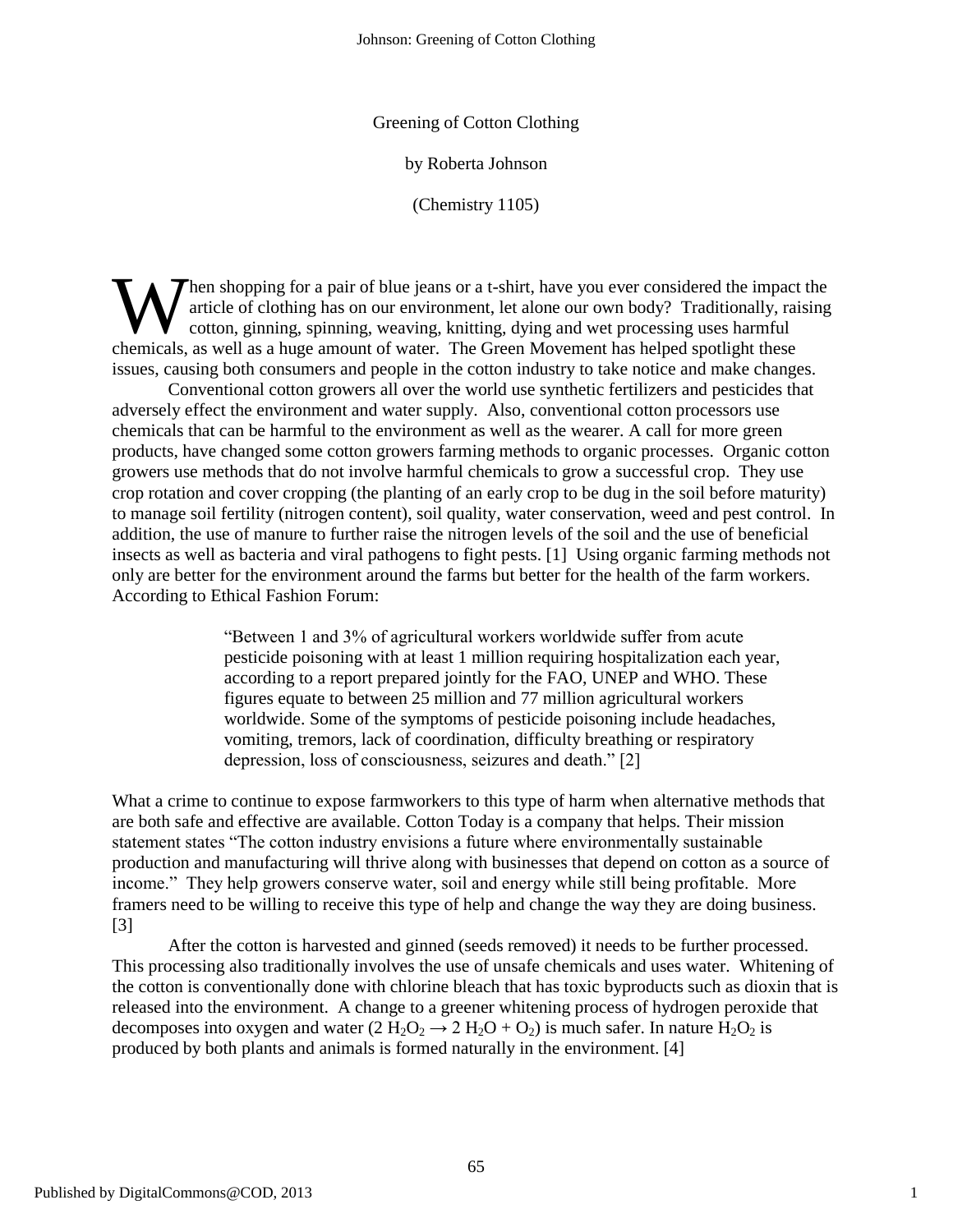The finishing and dying process also uses energy, water and chemicals. In conventional finishing, water at high temperatures, with chemicals such as formaldehyde (a known carcinogen) are used and dyes that contain heavy metals as well as sulfur. Alterative methods for finishing use warm water with soda. Beautiful dyes made from organic materials that are water based have low impact on the environment and the people who are manufacturing and wearing the clothing.[5] All the changes in the cotton industry towards a greener product support the Paul Anastas and John Wamer's third "Principal of Green Chemistry" use of chemicals that are less toxic to people's health and the enviornment.[6]

The case study *Greening a Cotton Textile Tupply Chain* by Beatrice Kogg shows the difficulty of obtaining cotton that has been handled in a green method, from growing to the end processing. The company Verner Fang AB, who the study was focused on, found that if they wanted green products all the way down the supply chain, they needed to influence the change by offering premiums to their vendors as incentives for going green. The vendors reported that the cost of going green was negligible after the initial change over. More demand for organic cotton and "greener" processing has also offset any cost and been an incentive for more farmers and processors to change. The premiums paid account for a 10-15% up charge on products made as "eco-labeled" products.[7]

In the past consumers were only able to find "eco-labeled" apparel at specialty stores such as Whole Foods and on line at specialty stores such as Natural Clothing Company. The price of a ―sustainable organic cotton‖ t-shirt at Whole Foods is \$10.00 and at Wal-Mart a comparable "regular" cotton t-shirt sells for \$11.98. It seems that the prices for more eco friendly products are no longer being passed on to the customer. Large companies like Levi's are coming out with new lines reflecting the trend to be more eco-friendly. Levi joined the Better Cotton Initiative that helps reduce water use in cotton growing and is using less water in manufacturing of jeans. It seems that it doesn't have to take a bite out of the consumer's wallet to purchase eco-friendly clothing. We just need to show that is important to us by purchasing it over the conventionally made clothing. The end product when using green methods quality is just as good, or better than conventional. In the case of cotton, the consumer does not have to sacrifice quality or pay more money for being eco conscious. If there is a greater demand, more framers and processors will have the incentive to change. We as consumers can make a difference by choosing to purchase products that are green.

References

- 1. "Organic Cotton vs Conventional What's the-Difference." Green Cotton. N.p., n.d. Web. 19 Apr. 2013.
- 2. "The-issues: Pesticides." The Ethical Fashion Forum. N.p., n.d. Web. 19 Apr. 2013.
- 3. "Cotton & Natural Resources." Natural Resources. N.p., n.d. Web. 19 Apr. 2013.
- 4. "Hydrogen Peroxide a Greener Alternative to Chlorine Bleach." The Healing and Wellness Center of Kent Island. N.p., n.d. Web. 19 Apr. 2013.
- 5. "Organic Cotton vs Conventional What's the-Difference." Green Cotton. N.p., n.d. Web. 19 Apr. 2013.
- 6. Anastas, Paul T. and Wamer John. *Green Chemistry: Theory and Practice*. N.p.: Oxford UP New York, 1998. Print